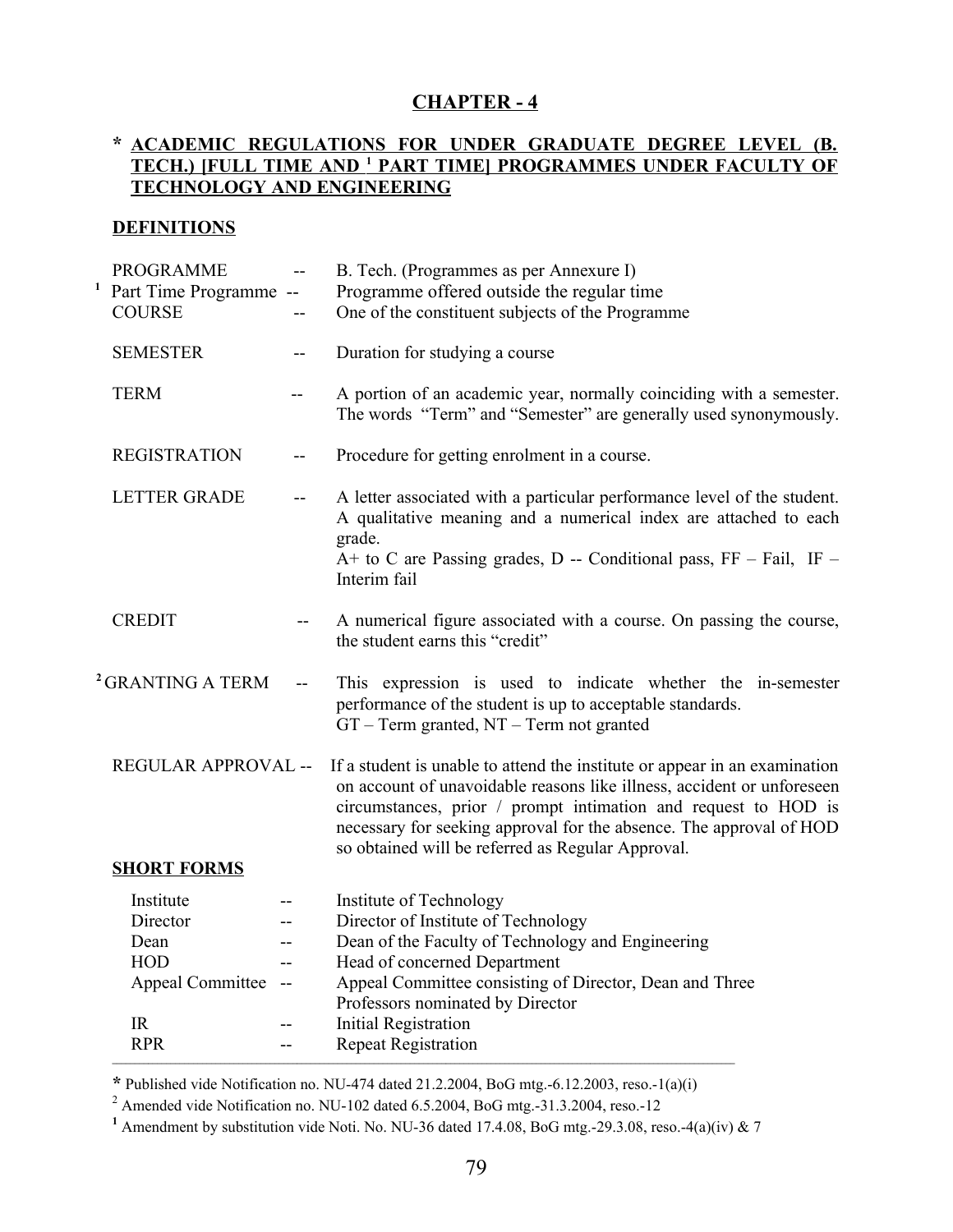| Repeat Registration for LPW                                 |
|-------------------------------------------------------------|
| Repeat Registration for Studying all components of a course |
| Term Not Granted                                            |
| Re - examination Registration                               |
| Re-examination Registration for CE component of a course    |
| Re-Examination Registration for SEE component of a course   |
| <b>Continuous Evaluation</b>                                |
| Laboratory/Project work                                     |
| Semester end examination                                    |
| Supplementary examination                                   |
| $R.$ Eng. $(UG)$                                            |
|                                                             |

**<sup>3</sup>**M.S.E & B.S. E *Deleted*

### **<sup>5</sup> R.ENG(UG). 1. PROGRAMMES - Annexure 1**

a) B. Tech. (Full-Time)

The Under Graduate Degree Programmes in Technology and Engineering, leading to the degree of B. Tech., are offered by the Institute of Technology. All Programmes are full time, of four years duration and are approved by Nirma University. The Programmes offered are listed in Annexure 1.

b) B. Tech. (Part-Time): The Under Graduate Degree Programmes in Technology and Engineering, leading to the degree of B. Tech. (Part-Time) are offered by the Institute of Technology. All Programmes are part time of four years duration and are approved by Nirma University. The Programmes offered are listed in Annexure 1.

# **<sup>6</sup>R.ENG. (UG) 2. ELIGIBILITY FOR ADMISSION – Annexure 2**

The eligibility criteria for admission to the Programmes are given in Annexure 2.

### **R.ENG. (UG) 3. CATEGORIES OF COURSES**

The following categories of courses are offered in the programmes.

### **3.1** CREDIT COURSES

These are compulsory courses. They are included in the schedules of various semesters. Credits earned for these courses will be considered for evaluating the academic performance levels of the student.

# **<sup>7</sup>3.2** SUPPLEMENTARY COURSES

These are compulsory courses. They are not included in the schedules of the semesters, but are shown as additional courses, wherever applicable. No credits are

**<sup>4</sup>** Added vide noti.No. NU-102 dated 6.5.04, BG mtg.-31.3.2004, reso.-12

 $^6$  Amended vide noti. No. NU-130 dated 22.5.04, BG mtg.-31.3.04, reso.-6(d), noti.No NU-857 dated 4.3.05, BoG mtg. 5.2.05, reso -6(b) and No. NU-1351 dt 4.11.06, BG mtg.-13.10.06, reso.-5(b);

<sup>&</sup>lt;sup>7</sup> Amended by substitution vide noti.No. NU-74 dated 19.4.06, BoG mtg.-31.3.06, reso.-3(b); Amended vide noti.No. NU-36 dt. 29.3.08,BGmtg-29.3.08,reso.4(a)(iv) & 7.

**<sup>5</sup>**Amendment by substitution vide noti. No. NU-36 dated 17.4.08, BoG mtg.-29.3.08, reso.-4(a)(iv) & 7

<sup>&</sup>lt;sup>3</sup> Amended by addition, deletion and substitution vide Noti. No. NU-28 dated 20.4.2012, BoG mtg.-30.3.2012,reso.-5(G)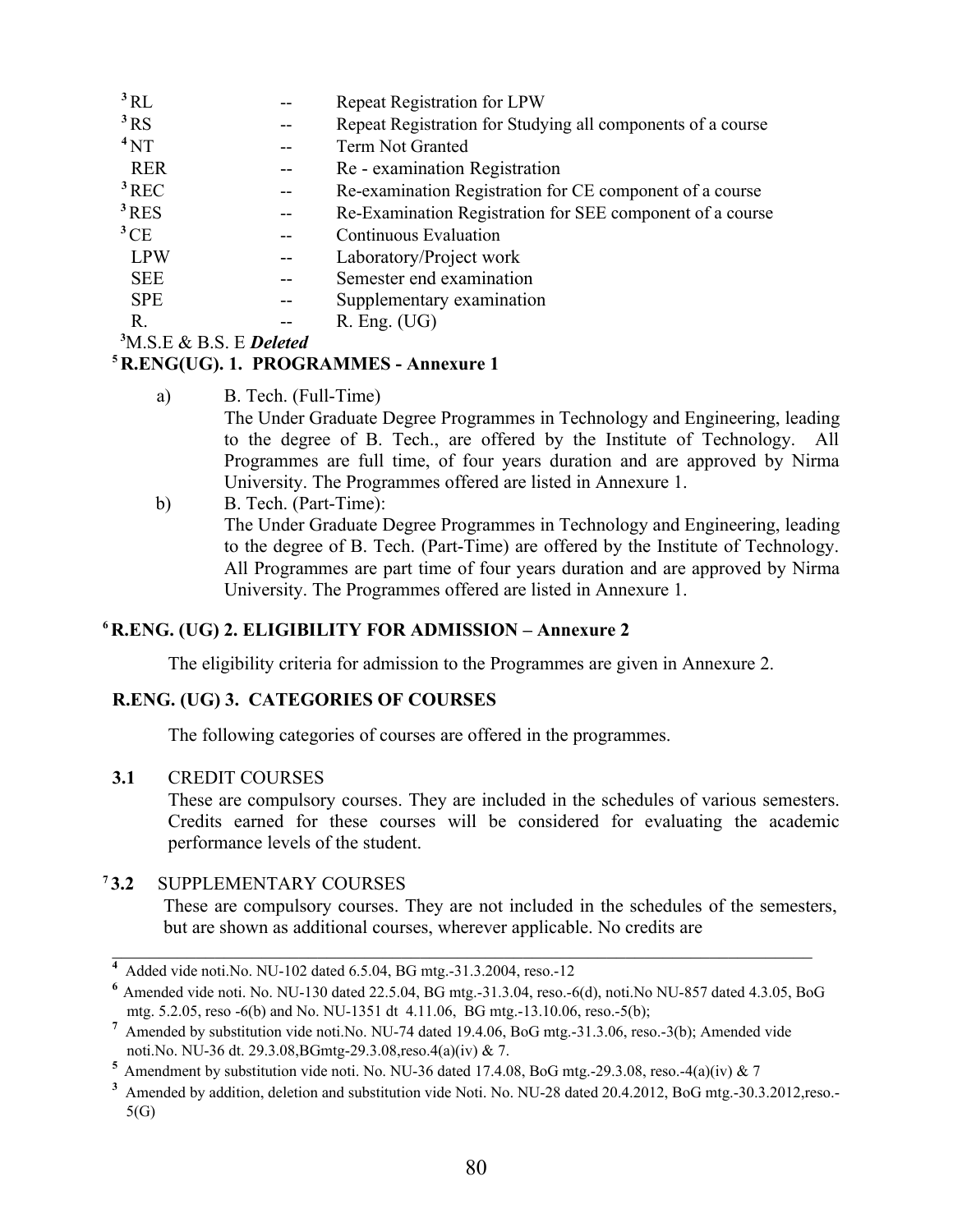assigned to these courses. The student shall have to pass a supplementary course $(s)$  in maximum of four consecutively available attempts. Failure to satisfy this criterion at any stage will disqualify the student from registering in any higher semester. Such student can appeal to the Appeal Committee. The Committee may grant an extension up to one additional attempt in genuine cases.

### **3.3 AUDIT COURSES**

These are optional courses. No credits are assigned to them. They will be separately notified in each semester.

NOTE**:** Hereafter, the Credit Courses will be referred to simply as "courses". Supplementary and Audit courses will be specifically mentioned as such.

### **R.ENG. (UG) 4. COMPONENTS OF A COURSE**

 The academic schedule of the courses may consist of one or more of the following components with their respective scope as described.

- LECTURES (LECT) Teaching learning processes conducted in real and virtual classrooms with various multi media aids.
- TERM ASSIGNMENTS (TA) Supplementary to classroom teaching. It consists of one or more of the following teaching strategies. Each strategy will form a UNIT.

Tutorial exercises, quizzes, tests, objective questions, term paper

 LABORATORY WORK / PROJECT WORK (LPW) -This component consists of one or more of the following practical exercises/ projects. Each set of practical exercises / project will form a UNIT.

Laboratory experiments and their reports, fabrication / workshop jobs, study of machine/equipment, tests on materials/components/prototypes etc.

Seminar, software development, industrial / professional training, analysis, design, research problems etc.

### **<sup>3</sup>R.ENG. (UG) 5. EXAMINATIONS**

For assessment of the course, each component corresponds to certain examination/s. These examinations are as follows.

| $ -$                                  | <sup>3</sup> Semester End Examination (SEE) |
|---------------------------------------|---------------------------------------------|
| <sup>3</sup> CONTINUOUS EVALUATION -- | CE examination CE may include written       |
|                                       | examination/s and Term Assignments (TA)     |
|                                       | Examination                                 |
|                                       |                                             |

<sup>&</sup>lt;sup>3</sup> Amended by substitution "TA to CE" vide Noti no. NU-28 dated 20.4.2012, BoG mtg.-30.3.2012,reso.-5(G)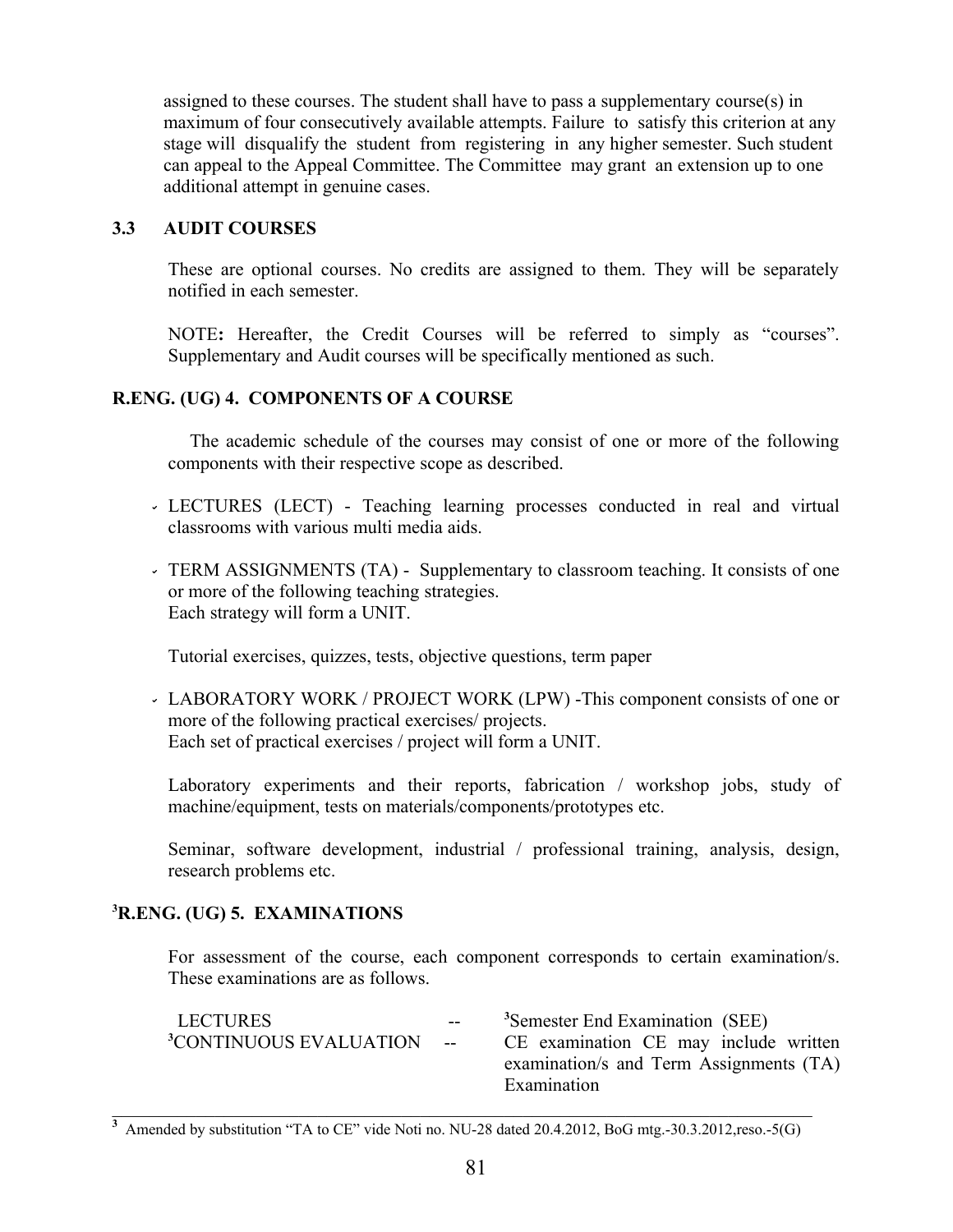| LABORATORY/PROJECT WORK -- |    | LPW examination |
|----------------------------|----|-----------------|
| * Practical Work           | -- | PW examination  |

#### **R.ENG. (UG) 6. COURSE COORDINATOR, ADVISOR**

The Dean will appoint faculty members for the following designations. The main functions of each designation are also mentioned.

COURSE COORDINATOR (to be appointed for each course) **–** to coordinate all matters related to the conduct and assessment of a course.

FACULTY ADVISOR (to be appointed for each semester) – to look after all matters, at the department level, regarding Registrations and Re-Registrations of courses and also to provide guidance and counseling to students regarding these issues.

#### <sup>3</sup>**R.ENG. (UG)7. TEACHING SCHEME -- Annexure 3**

The teaching scheme for the course as a whole will be referred simply as Teaching Scheme.

The teaching scheme of the Units of TA and LPW will be referred as Supplementary Teaching Scheme.

The courses offered in each programme (semester- wise) and their teaching schemes are given in the Semester schedules (Annexure 3). The schemes show the various courses, distribution of teaching hours, course component/s, examinations, component weights and credits allotted to each course.

In certain Programmes, the teaching scheme will include, if necessary, summer vacation training in industry / professional / research organizations.

The Supplementary Teaching Schemes of various Units of TA and LPW together with their *inter se* weights, (within the overall weights of TA and LPW), shall be formulated by the course coordinator in consultation with HOD. These schemes will be approved by the Dean of the Faculty of Technology and Engineering before being notified to the students in the beginning of each semester.

#### **R.ENG. (UG) 8. SEMESTER AND TERM**

Normally courses will be offered semester-wise as given in the teaching scheme. However the institute may offer certain course/s of a semester in both terms of an academic year in order to help students to pursue their study more expeditiously.

SUMMER SEMESTER refers to the academic session scheduled in the summer vacation for supplementary/remedial teaching and examinations. Normally, selected courses of only the first two semesters will be offered in the Summer Semester.

For regulations related to Summer Semester Courses and Examinations, see R-19.

### **R.ENG. (UG) 9. REGISTRATION IN COURSES**

 $39.1$ There will be <u>five</u> categories of Registrations. All five categories will be collectively referred to simply as Registration. Individual categories will be referred to by their symbols.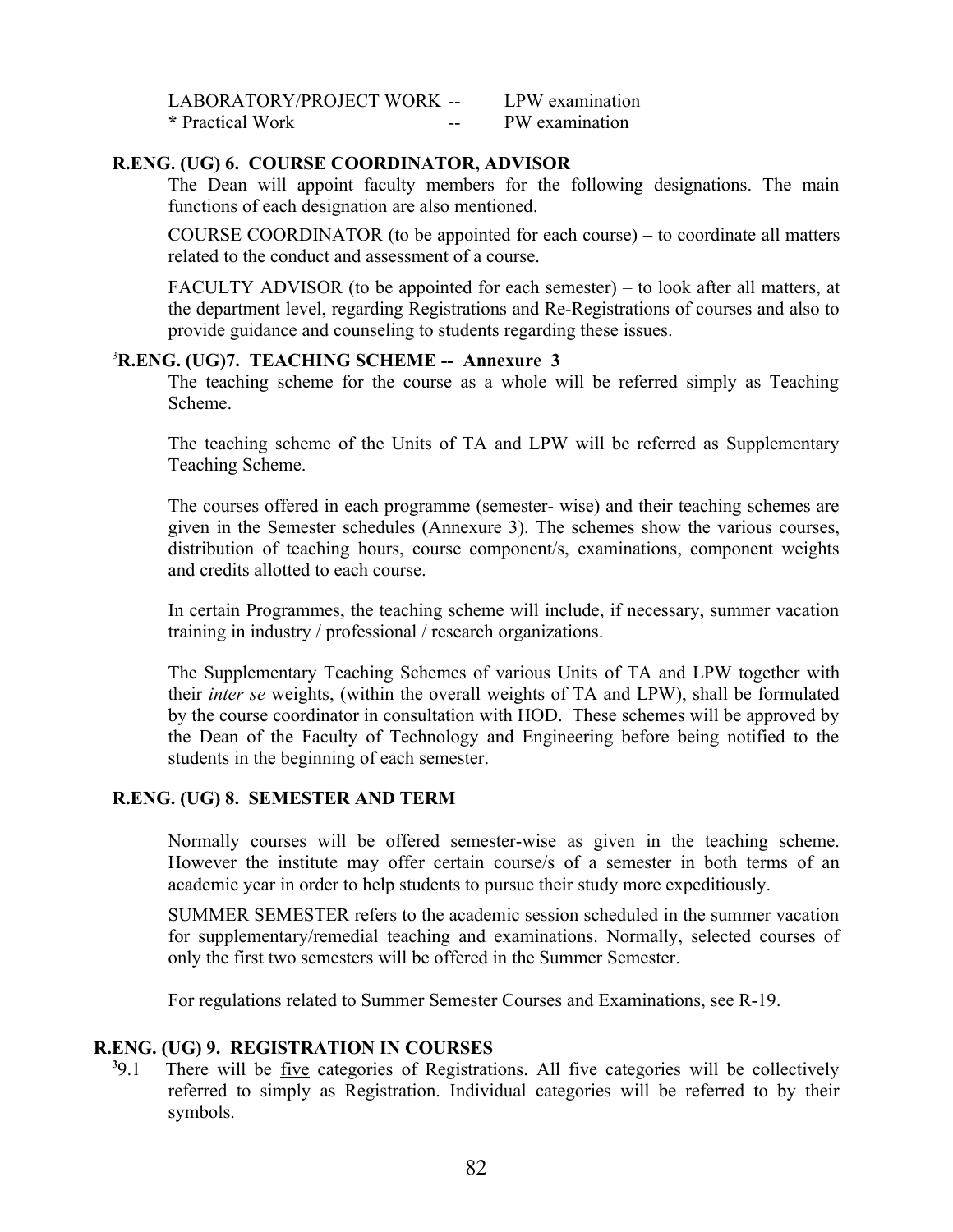**3** Amended by substitution vide Notification no. NU-28 dated 20.4.2012, BoG mtg.-30.3.2012,reso.-5(G)

- 9.2 All Registrations, wherever applicable, will be subject to availability of courses.
- 9.3 Registration will be done course-wise.
- 9.4 CATEGORIES OF REGISTRATION
- **3** 9.4.1 The Five categories of Registration are:

IR – Initial Registration

RPR – Repeat registration with two sub categories RL (Repeat registration for studying LPW component of a course) and RS (Repeat registration for studying all components of a course)

RER – Re-examination registration with two sub categories REC (Re examination registration of CE component of a course) and RES (Re examination registration of SEE component of a course.)

9.4.2 **Initial Registration (IR)** - In order to study a course for the first time, the student will register under the IR category. This will imply regular attendance for study of all components of that course and appearing at all examinations thereof.

IR registrations for courses of a semester are to be done for ALL courses of that Semester as shown in the Teaching Scheme; IR registration will not be permitted for lesser number of courses. The student who so registers (IR) for all courses of a semester will be considered as having been registered in that semester.

New entrants admitted to the programme on the basis of HSCE or equivalent will register (IR) for the first semester. Diploma students admitted to the Degree programme will register (IR) for the semester as notified by Nirma University.

### **3** 9.4.3 **Repeat Registration (RS)**

The student whose Term is not granted for any registered course (R.12) will have to repeat the study of that course. He will have to seek fresh registration for this purpose. The category of such registration will be as follows:

| Term not granted | Registration    |
|------------------|-----------------|
| Category         | <b>Category</b> |
| 3NT              | 3RS             |

**<sup>3</sup>**RS - This category will imply regular attendance to study all components (i.e. LECT, CE, LPW as applicable) and appearing at all examinations thereof.

- 9.4.4 **RE-Registration (RER) -** This registration is necessary for appearing again in a particular examination of a course. It will not involve regular attendance for studying that course.
- **3** 9.4.5 **RPR Registration -** This term will be used where necessary to include registrations of both categories RL and RS.

 $\mathcal{L}_\mathcal{L} = \mathcal{L}_\mathcal{L} = \mathcal{L}_\mathcal{L} = \mathcal{L}_\mathcal{L} = \mathcal{L}_\mathcal{L} = \mathcal{L}_\mathcal{L} = \mathcal{L}_\mathcal{L} = \mathcal{L}_\mathcal{L} = \mathcal{L}_\mathcal{L} = \mathcal{L}_\mathcal{L} = \mathcal{L}_\mathcal{L} = \mathcal{L}_\mathcal{L} = \mathcal{L}_\mathcal{L} = \mathcal{L}_\mathcal{L} = \mathcal{L}_\mathcal{L} = \mathcal{L}_\mathcal{L} = \mathcal{L}_\mathcal{L}$ 

<sup>&</sup>lt;sup>3</sup> Amended by substitution vide Notification no. NU-28 dated 20.4.2012, BoG mtg.-30.3.2012,reso.-5(G)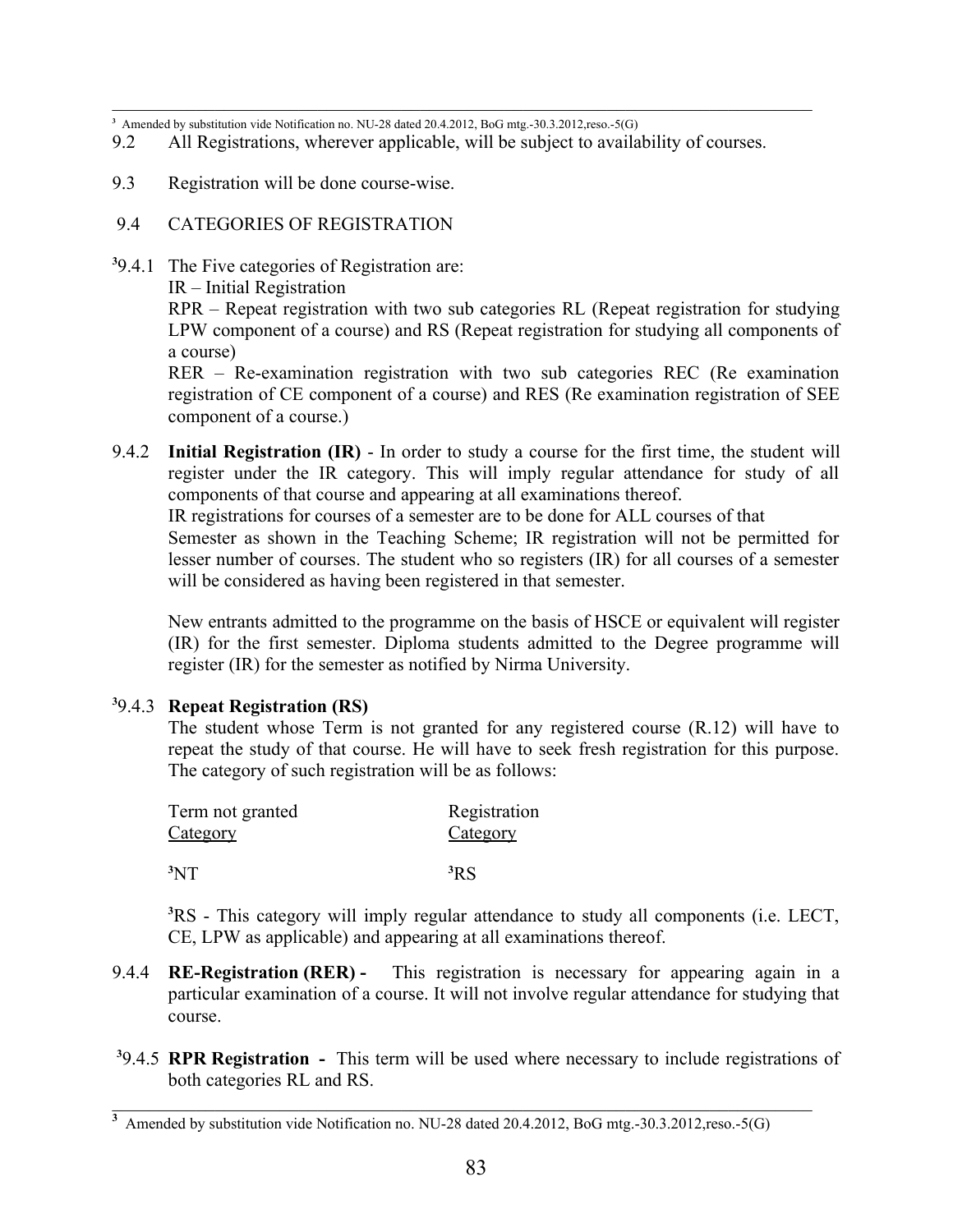### 9.5 APPROVAL OF REGISTRATION

Every student must apply in the prescribed form for registrations, as applicable. The decision on the student's request will be based on the availability of courses and applicable Regulations. The Director will issue appropriate orders for processing the application, including scrutiny, verification and final orders.

### 9.6 SIMULTANEOUS REGISTRATION IN DIFFERENT CATEGORIES

- 9.6.1 Semesters will be registered in chronological order.
- <sup>3</sup>9.6.2 A student will not be permitted to register (IR) in the next higher semester if the total number of courses with RER and/or RPR as applicable in his case exceeds Three.
- 9.6.3 The student who becomes eligible for IR registration in a higher semester must first register for all RER and RPR registrations as applicable in his case.
- 9.6.4 The student who is not eligible to register in a higher semester in any term must register in that term, for all RER and RPR registrations applicable in his case.

### **R.ENG. (UG) 10. GRADES**

PERFORMANCE LEVELS

The Performance level of the student in any examination will be adjudged in terms of the letter grades given in Table 1.

|                  | Table-1                    |                        |
|------------------|----------------------------|------------------------|
| Grade            | <b>Qualitative Meaning</b> | Equivalent Grade Point |
|                  |                            | $\mathbf{g}$           |
| $A+$             | Excellent                  | 10                     |
| A                | Creditable                 | 9                      |
| $B+$             | Very Good                  | 8                      |
| Β                | Good                       |                        |
| $C+$             | Satisfactory               | 6                      |
| C                | Average                    |                        |
| D                | <b>Conditional Pass</b>    | 4                      |
| FF               | Fail                       |                        |
| IF               | Interim Fail               |                        |
| GT & NT Deleted) |                            |                        |

### **R.ENG. (UG) 11. SCOPE OF EXAMINATIONS AND ASSESSMENT**

In order to pass a course, the students will have to pass all examinations of that course. The scope of the examinations and the method of assessment will be as follows.

**11.1** In all mark-based assessment, the overall percentage marks, if fractional, will be rounded off to the next higher integer value.

### **3 11.2** CE EXAMINATION (IR and RPR registration)

All exercises in CE will be continuously assessed during the semester and given marks. Oral examination may be included in the assessment at all possible stages. The total marks of all Units of CE will be aggregated based on their *inter se* weights to give the overall percentage of marks in the CE examination.

**<sup>8</sup>** Deleted grades – 'GT' and 'NT' vide noti. No. NU-102 dated 6.5.2004, BoG mtg.-31.3.2004, reso.-12

<sup>&</sup>lt;sup>3</sup> Amended by substitution vide Notification no. NU-28 dated 20.4.2012, BoG mtg.-30.3.2012,reso.-5(G)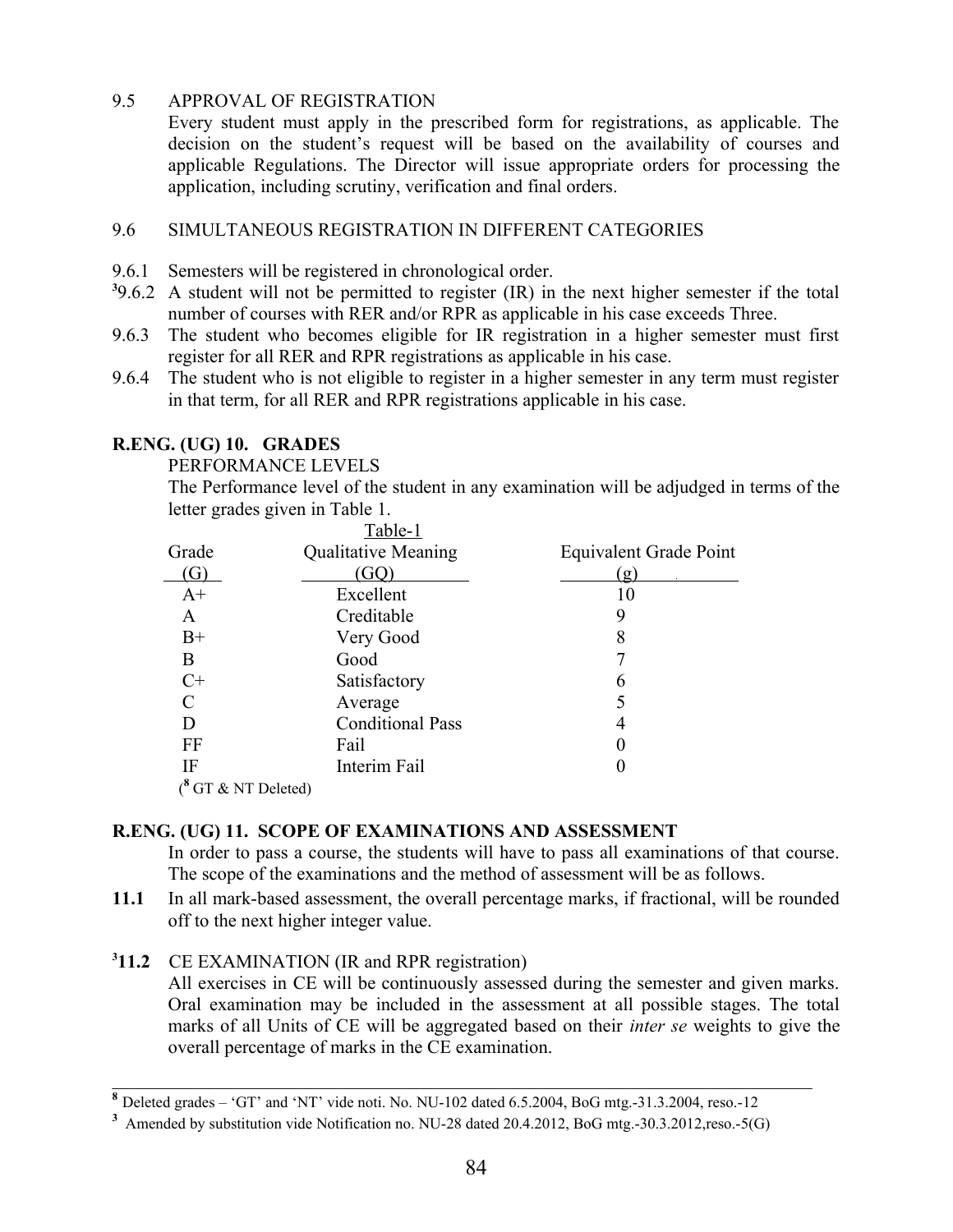<sup>3</sup>If the student fails in CE examination, the student will not be permitted to appear in SEE of that course and the student will have to seek fresh registration as REC in subsequent semester, if the student is otherwise eligible.

### **311.3** LPW EXAMINATION  $(^3$  IR and RL/RS)

All assignments in Laboratory work and Project Work will be continuously / periodically assessed (as applicable) during the semester. In addition there will be an overall assessment at the end of the semester. Oral examination will be included in the assessment at all possible stages. Each assessment will be given marks. The total marks of all Units of LPW will be aggregated based on their *inter se* weights to give the overall percentage of marks in the LPW examination. The course coordinator will notify the procedure for assessment, review, viva voce etc to the students in advance

<sup>3</sup> If the student fails in LPW examination, the student will not be permitted to appear in SEE of that course and the student will have to seek fresh registration as RL in subsequent semester, if the student fulfills the condition of granting the term (R-12)" The course coordinator will notify the procedure for assessment, review, viva voce etc to the students in advance.

 $3$  11.4 **MSE & BSE deleted** 

#### $9$  11.5 **SEMESTER END EXAMINATION (SEE) (IR and RPR)**

The expression "Semester End Examination" refers to the written examination of a course taken at the end of a semester. This will cover the full syllabus. The assessment will be mark based as per normal practice in written examinations.

### **11.6** SUPPLEMENTARY EXAMINATION (SPE)

(RER registration, grade IF in SEE)

The institute may decide to hold a Supplementary Examination after SEE for students who have obtained grade IF in SEE. Such students will have to seek RER registration.

### 11.7 SCHEDULES OF SEE AND SPE

SEEs of all courses of the programme, as per the teaching scheme, will be held at the end of both terms.

The term end Supplementary Examinations (SPE), if held, will be for only those courses that are offered in the semesters of that term**.**

**11.8** Absence in any examination with or without Regular Approval will be assigned zero mark.

### **<sup>10</sup>R.ENG. (UG) 12. GRANTING OF TERM**

**<sup>10</sup>**12.1 The Term will be granted course-wise

<sup>&</sup>lt;sup>9</sup> Amended by substituting heading vide Notification no. NU-102 dated 6.5.2004, BoG mtg.-31.3.2004, reso.-12

**<sup>10</sup>** Amended by substitution vide Notification no. NU-102 dated 6.5.2004, BoG mtg.-31.3.2004, reso.-12

<sup>&</sup>lt;sup>3</sup> Amended by substitution & deletion vide Noti no. NU-28 dated 20.4.2012, BoG mtg.-30.3.2012,reso.-5(G)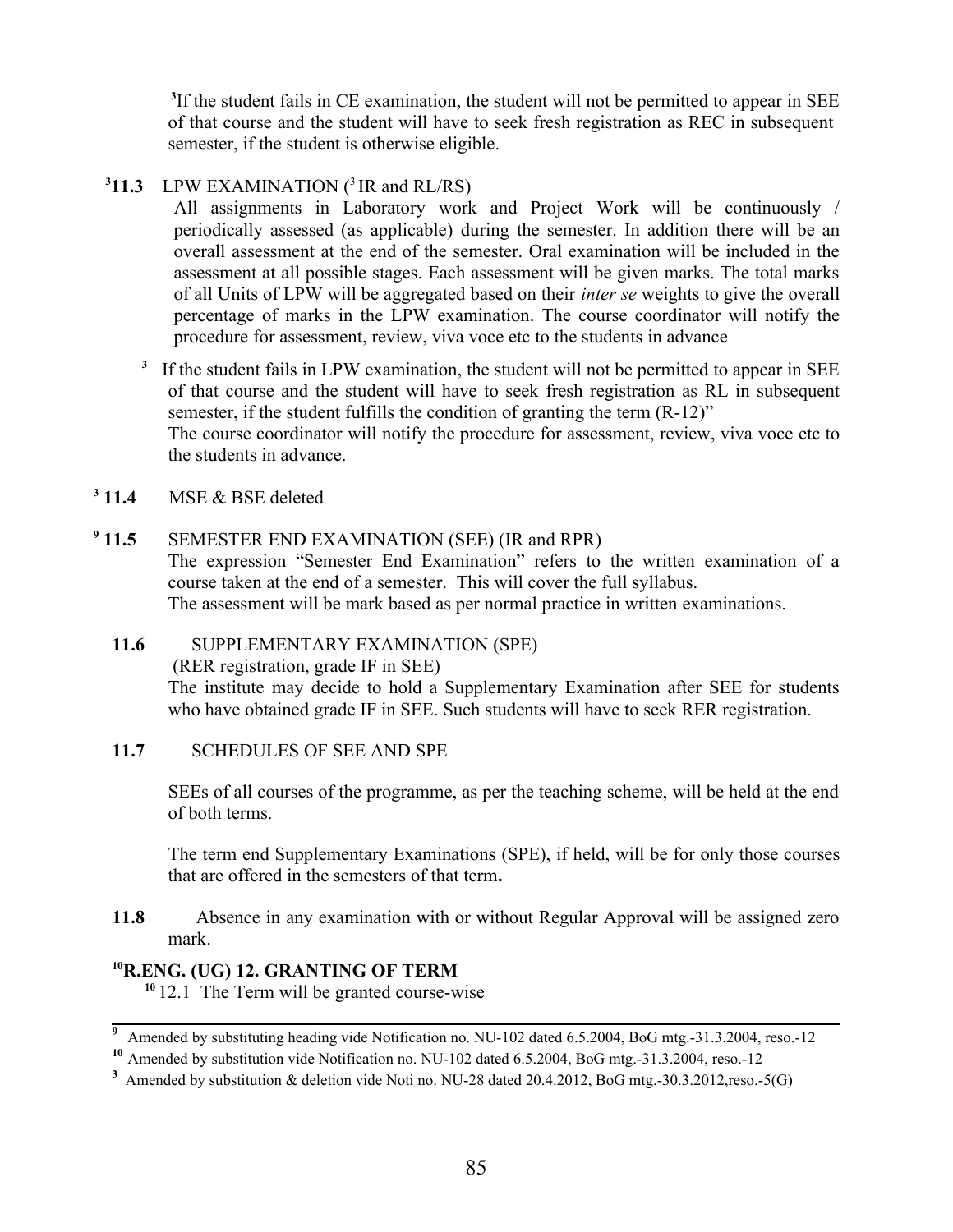|     | $312.2$ The granting of Term for all the students (IR, RPR) will depend on the compliance |
|-----|-------------------------------------------------------------------------------------------|
|     | of maintaining minimum 85 % attendance in all components of the course                    |
| (as | applicable) Regular approval for remaining absent up to 15 % is necessary                 |

 Note: In the case of long duration training or project work, where final examination is not possible before the Term ends, a certificate by the course coordinator that the student's progress is satisfactory will be acceptable.

- 12.3 The student who has been given category NT may appeal to the Appeal Committee giving full reasons for his default. The decision of the Committee in all such cases will be final.
- 12.4 The student who is given NT category will not be permitted to appear in SEE of the concerned course. He will also be given grade FF in that course.

#### **R.ENG. (UG) 13. GRADES IN EXAMINATIONS**

**<sup>3</sup>13.1 <sup>3</sup>**CE and LPW EXAMINATIONS

Grades for the **<sup>3</sup>**CE and LPW examinations will be given on the basis of the percentage marks obtained by the student in the respective examinations.

Table 2 (a) shall be referred for converting percentage marks into corresponding Grades (G) for all examinations except CE and Table 2 (b) for **<sup>3</sup>**CE

| $1401V = 141$                                                                  |               | $1401C = U$                         |                             |
|--------------------------------------------------------------------------------|---------------|-------------------------------------|-----------------------------|
| <b>All examinations</b><br>$\frac{\text{except}^3 \text{CE}}{2}$<br>$\%$ marks | Grade(G)      | for ${}^{3}\text{CE}$<br>$\%$ marks | Grade(G)                    |
| 90 and above                                                                   | $A+$          | 90 and above                        | $A+$                        |
| 80-89                                                                          | A             | 80-89                               | A                           |
| 70-79                                                                          | $B+$          | 70-79                               | $B+$                        |
| 60-69                                                                          | B             | 60-69                               | B                           |
| 50-59                                                                          | $C+$          | 50-59                               | $C+$                        |
| 40-49                                                                          | C             | 40-49                               | $\mathcal{C}_{\mathcal{C}}$ |
| Less than 40                                                                   | $\rm{^{3}IF}$ | $3-A35-39$<br>D                     |                             |
|                                                                                |               | $3-A35$<br>Less than                | ΙF                          |

**Table 2 (a) Table 2 (b)**

#### **13.2 GRADE IN SEE**

<sup>3-A</sup> In the normal course, a student (IR, RPR) and category GT will appear for SEE after his CE and LPW examination, in the same semester. Grade for the performance in SEE will be given on the basis of the percentage marks obtained by the student. Table 2(a) shall be referred to for converting percentage marks into corresponding grades (G) except that for categories - (i) and (ii) given below, grade IF will be given:

<sup>3</sup> Amended by substitution vide Notification no. NU-28 dated 20.4.2012, BoG mtg.-30.3.2012,reso.-5(G)

 $3-A$  Amended by addition/substitution vide noti.No. NU-082 dated 20.05.17, BoG mtg.-18.4.17, reso.-4(D)(v)(a)

Performance Grade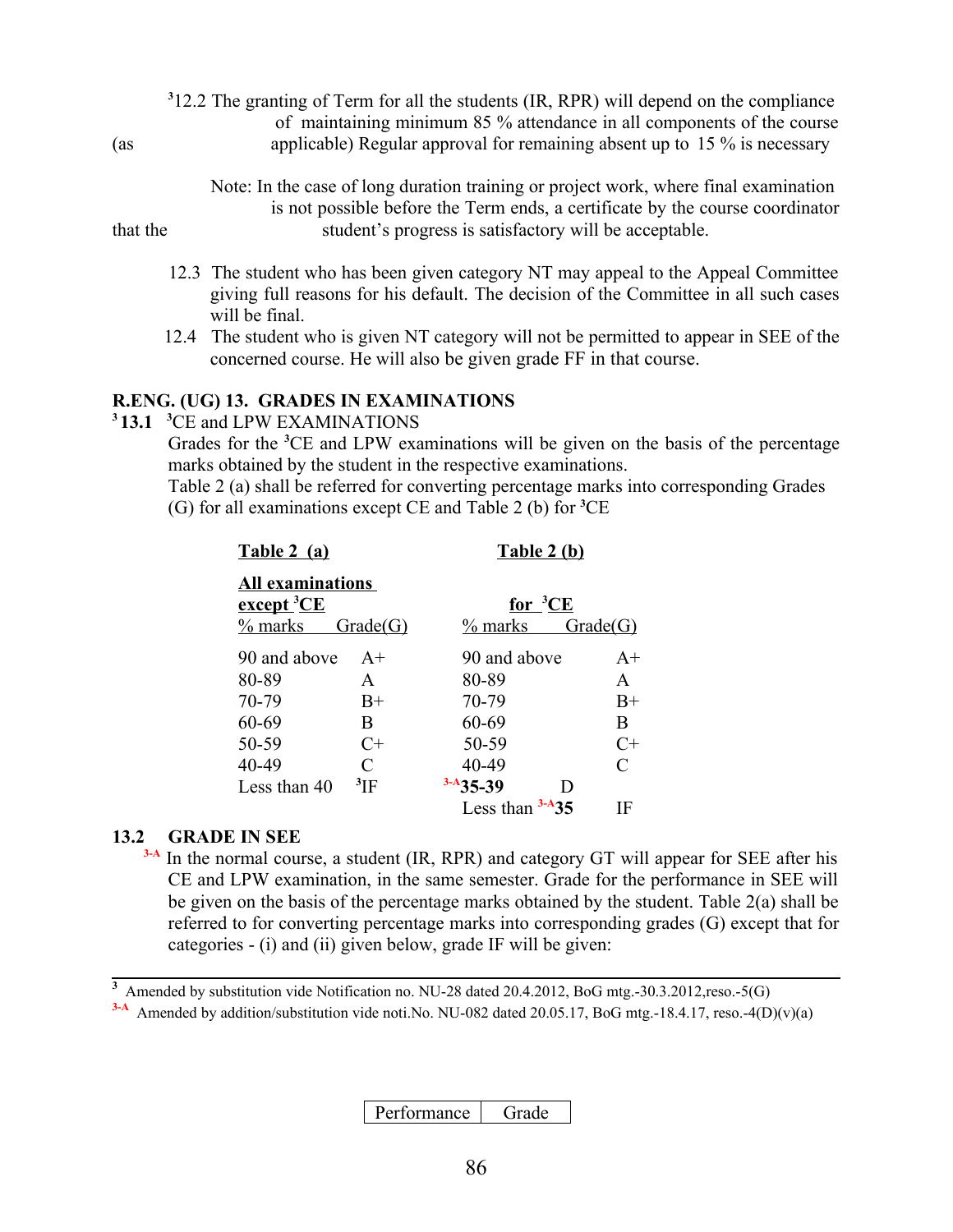| (11) Absence |  |
|--------------|--|

Notwithstanding anything contained in terms of giving 'IF' grade as shown in (ii) in the table above, the Director of Institute will scrutinize the genuineness about remaining absence in Semester End Examination through Appeal Committee and if the Director, after said scrutiny, decides to show 'Ab' instead 'IF' in (ii) of above table then in the grade sheet, instead of 'IF', 'Ab(S)' shall be mentioned in such cases only.

### **13.3 GRADE IN SPE**

The student of category (i) or (ii) of R. 13.2 (with grade IF) will be eligible to appear in the SPE (with RER registration) of that course at the end of that term. The criteria for giving grade in SPE will be the same as given in R.13.2

**13.4** The student who obtains grade IF in SPE will be allowed to appear in Three consecutively available subsequent SEE/s of the concerned course. The criteria for giving grades in these three attempts will be the same as given in R.13.2. However, grade IF in the final attempt will be converted into grade FF.

# **3&13 13.5 COURSE GRADE**

**<sup>3</sup>**Course grade will be given only when the student passes all component examinations. Marks of SEE/ SPE, CE and LPW (as applicable) examinations shall first be aggregated on the basis of the component / *inter se* weights given in the Teaching Scheme. After the aggregate marks of the entire group are so calculated, the performance of each student in the course as a whole will be assigned a grade based on his aggregate percentage viewed in relation to the overall performance of the group.

 In giving relative grades, the number and designation of various grades (G) shall be kept the same as shown in Table 2 (a). **<sup>13</sup>**The course coordinator will decide the cut off percentages of relative grading subject to the guidelines prescribed by the Academic Council.

The Transcript will show only the Course Grade and not the Component Grades.

**13.6** The provisions of R. 13.4 are subject to the maximum permissible duration to pass courses of first two semesters and the entire Programme given in R.17.

### **R.ENG. (UG) 14. INTERPRETATION OF GRADES**

(a) Grade A+ should be given with great care and discretion. Normally it should be reserved for a very distinguished performance, with respect to both marks and quality of output.

<sup>&</sup>lt;sup>11</sup> Amended by deletion vide Notification no. NU-77 dated 19.4.2006, BoG mtg.-31.3.2006, reso.-3(b)

**<sup>12</sup>** Added vide Notification no. NU-1345 dated 3.11.2006, BoG mtg.-13.10.06, reso.no. 5(b)

**<sup>13</sup>** Amended by substitution vide Notification no. NU-1345 dated 3.11.2006, BoG mtg.-13.10.06, reso.no. 5(b)

<sup>&</sup>lt;sup>3</sup> Amended by substitution vide Notification no. NU-28 dated 20.4.2012, BoG mtg.-30.3.2012,reso.-5(G)

**<sup>12-</sup>A** Added vide noti. No. NU-261 dated 11.05.2016, BoG mtg.-16.04.16, reso. No. 3(B)

<sup>(</sup>b) **<sup>3</sup>**Grade C is the minimum for passing. A student getting grade D in CE can improve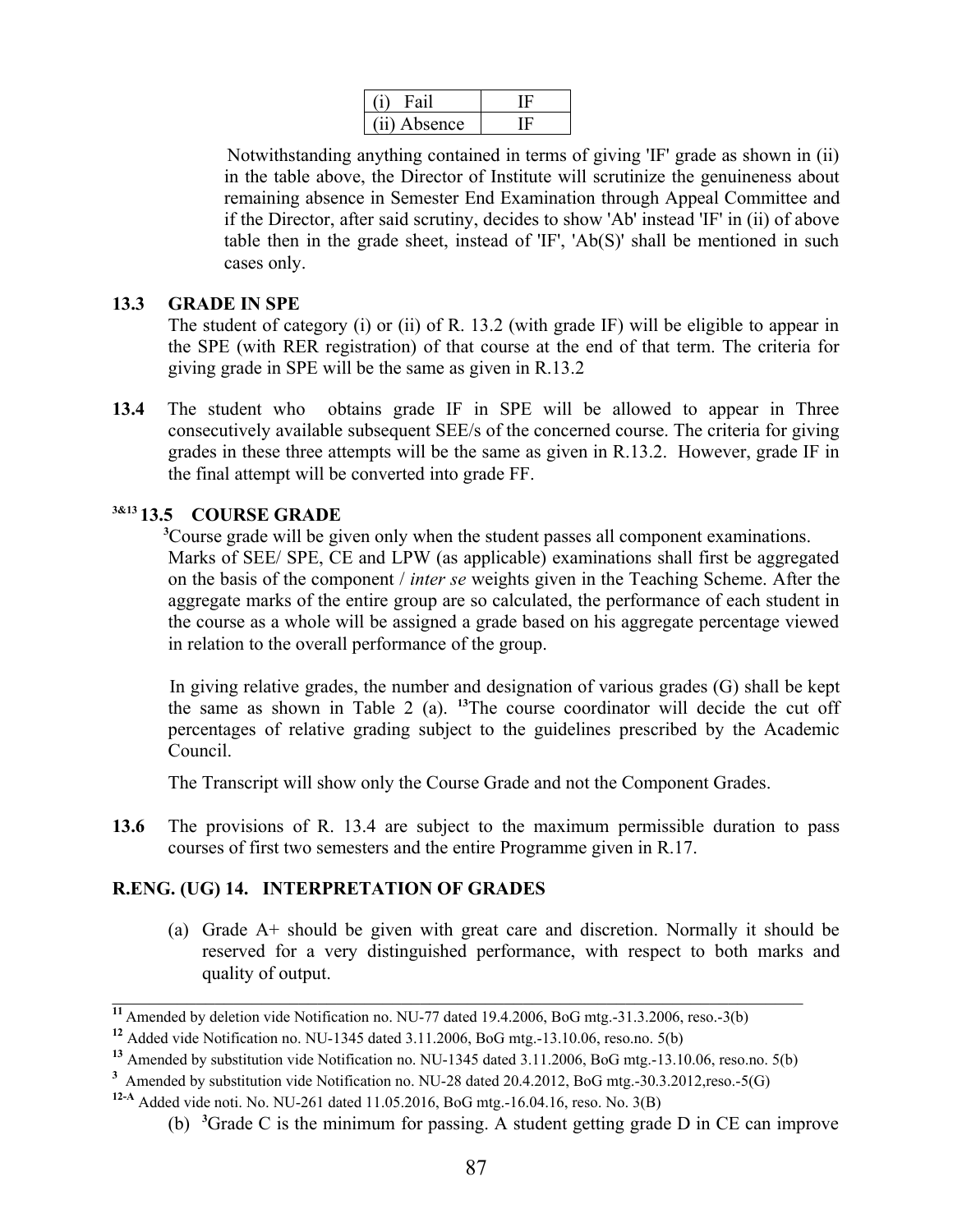his performance (at his option) by repeating CE in subsequent semester. Better of the grades obtained in the two examinations will be considered.

(c) **<sup>3</sup>**Grade FF

 i) If this grade is given because of **<sup>3</sup>**NT (R.12 ), the student will have to seek **<sup>3</sup>**RS registration for repeat study of the course.

- ii) If the grade FF is given due to failure in the final admissible attempt in SEE, the student will have to seek RS registration for repeat study.
- (d)**<sup>3</sup>**Grade IF This is an interim fail grade given in CE, LPW & SEE/SPE as under :

| <b>Performance</b>                    | Grade    |
|---------------------------------------|----------|
| Fail in CE                            | IF $(C)$ |
| Fail in LPW                           | IF $(L)$ |
| Fail in SEE/SPE                       | IF $(S)$ |
| <sup>3-A</sup> Fail in Overall Course | IF $(O)$ |

<sup>3-A</sup> Note: If a student getting IF(O) in a course, then he/she can improve his/her performance by repeating CE (all components of CE) of the course in the subsequent semester depending upon his/her choice. In such case, he/she will also reappear in SEE.

#### **R.ENG. (UG) 15. PASSING STANDARDS**

**15.1** PASSING A COMPONENT: The standards of passing a component / course / Programme are given below. (Min C means grade C or a better grade)

|       | <sup>3</sup> COMPONENT |        | -- Min C in each component examinations i.e., CE, LPW &                  |
|-------|------------------------|--------|--------------------------------------------------------------------------|
|       |                        |        | <b>SEE/SPE</b>                                                           |
|       |                        |        | CONTINUOUS EVALUATION -- Min C (in case of grade D, refer regulation for |
|       |                        |        | Gracing)                                                                 |
|       | <b>LPW</b>             |        | $-$ Min C                                                                |
|       | <b>SEE/SPE</b>         |        | $-$ Min C                                                                |
|       | <b>COURSE</b>          |        | $-$ Min C                                                                |
|       |                        |        |                                                                          |
| 315.2 | <b>GRACING</b>         | $\sim$ | A student not satisfying condition given in R 15.1 for passing a         |
|       |                        |        | given course will be deemed to have been "Graced for passing" the        |
|       |                        |        | course if <sup>3</sup> the student fulfils the following two conditions: |

 $(i)$  Grade D in <sup>3</sup>CE

 $315.2$ 

(ii)  $\frac{3}{2}$ Min C in LPW and SEE/SPE (as applicable) and Min C in a course.

**<sup>3</sup>**A student will be allowed a total of six Gracing in the entire programme of U.G programmes respectively.

**<sup>8</sup>**Amended by substitution vide Notification no. NU-102 dated 6.5.2004, BoG mtg.-31.3.2004, reso.-12

<sup>&</sup>lt;sup>3</sup> Amended by substitution vide Notification no. NU-28 dated 20.4.2012, BoG mtg.-30.3.2012,reso.-5(G)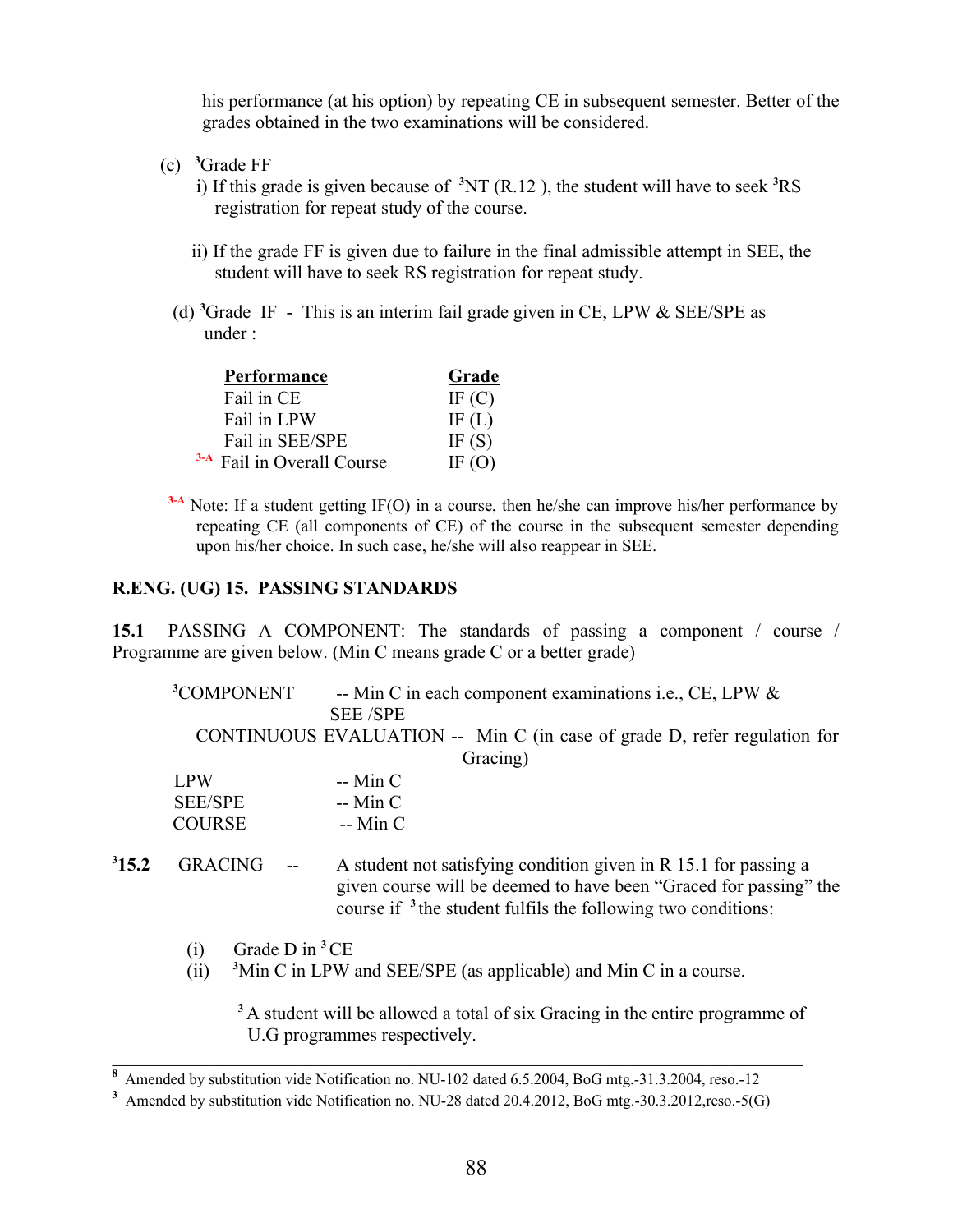**<sup>8</sup>**No special mention about Gracing will be made in the Transcript.

- **15.3** PROGRAMME --- Total credits of all credit courses of the Programme with CPI min 5.0
- **15.4** FAILURE Student not satisfying the criteria of Passing / Gracing will be considered as having Failed in the Examination/ Component / Course / Programme.
- **15.5** The student who has once passed an examination will not be allowed to appear at it again.
- **15.6** Grades/marks obtained by the student in examinations passed by him will be carried forward as necessary.

#### **R.ENG. (UG) 16. PERFORMANCE LEVELS**

#### **16.1** INDICES

 The performance level of the student in credit courses at different stages of his study is given by the following indices. All index values will be rounded off to the second place of decimal.

- PIC -- Performance index for the course
- PPI -- Progressive Performance Index
- SPI -- Semester Performance index
- CPI -- Cumulative Performance index
- $\text{PIC} = \text{Equivalent grade point (g) corresponding to the course grade}$ ( R. 10 and 13.5)
- $PPI = (Up to any stage under consideration)$
- $=$  (i1 c1 + i2 c2 + i3 c3 ......) / (sum of credits of all courses registered up to that stage) where:
	- i1, i2, i3.… are PIC values of CREDIT COURSES passed and
	- c1, c2, c3….. are the credit values of the respective courses.
- SPI -- This index is similar to PPI except that the stage to be considered is the end of a semester.
- CPI -- This index refers to the entire programme. It is calculated when the student passes the programme. The method of calculation is the same as for PPI or SPI but the summation is for the courses of all semesters of the programme.

### **16.2** CLASS AND PERRCENTAGE (%) MARKS

In case an equivalence between CPI values and Class / % marks is desired, the same can be obtained as given below:

% marks =  $(CPI - 0.5)^* 10$ 

| Equivalent Class         |
|--------------------------|
| Second                   |
| First                    |
| First – with distinction |
|                          |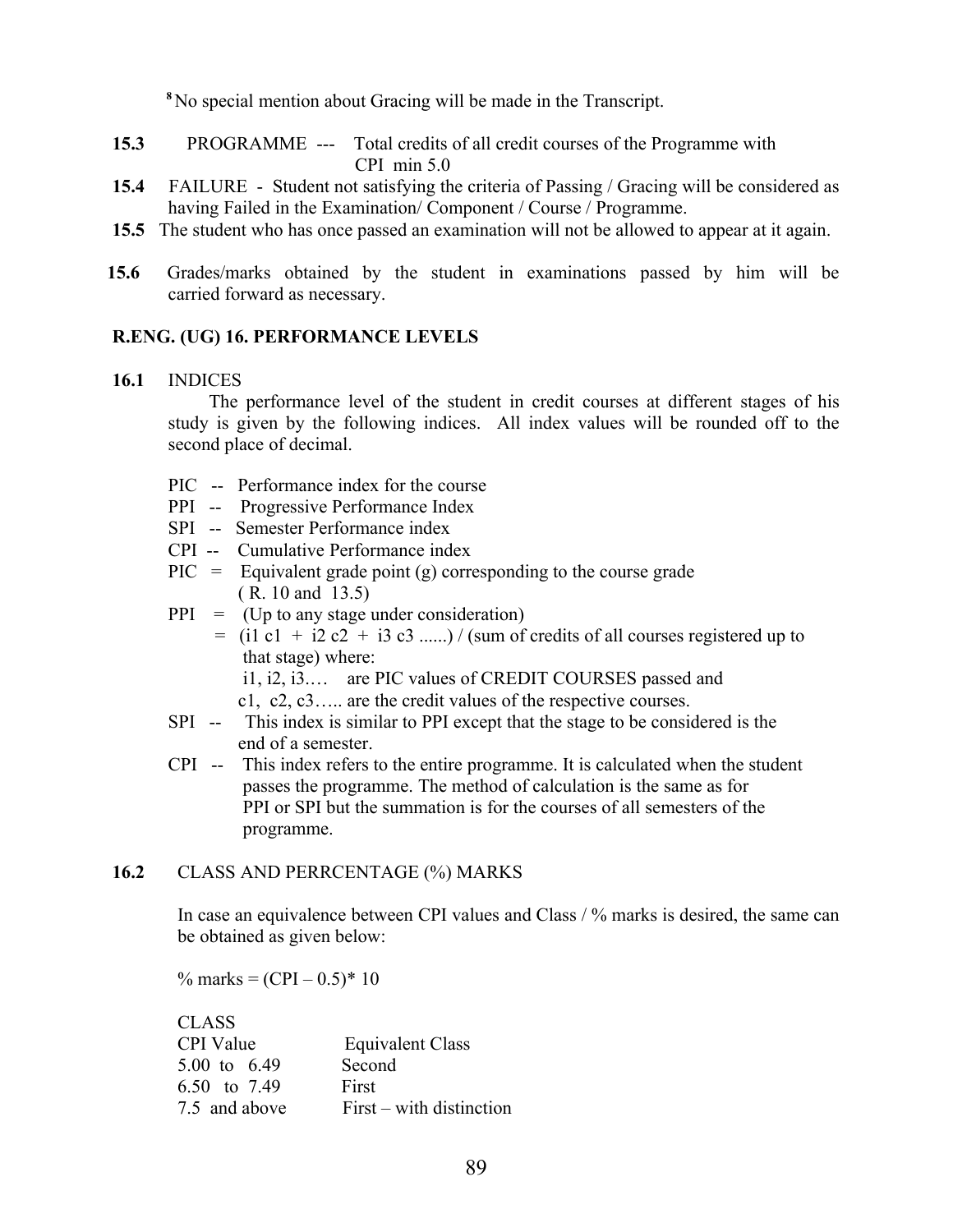### **<sup>14</sup> R.ENG. (UG) 17. CANCELLATION OF ADMISSION**

The admission of following categories of students is liable to be cancelled:

- (i) Failure to earn credits for all courses of Semester-I within four semesters (except summer semesters) of admission to the programme,
- (ii) Failure to earn credits for all courses of Semester-II within five semesters (except summer semesters) of admission to the programme,
- (iii) Failure to earn requisite credits and CPI min. 5.00 to pass the programme within a period (after admission to the programme), equal to the stipulated duration of the programme plus, **<sup>15</sup>** two additional semesters.

The student, whose admission is so cancelled, can appeal to the Appeal Committee. The Committee may grant an extension upto the one additional semester for cases falling under (i) and (ii) and upto two additional semesters for cases falling under (iii) for deserving cases, provided the student gives a viable assurance to make up the shortfall within that period.

<sup>16</sup> Notwithstanding anything contained above, the President may consider the cases of such students falling under category (i), (ii)  $\&$  (iii), if the student has cleared all the courses and have earned the requisite number of credits except one course, on an appeal filed. The President will consider such appeal on the recommendation of the appeal committee prescribed under the regulations for the purpose and after considering the genuineness of the case may give one additional attempt to the student concerned to clear the remaining course.

### **R.ENG. (UG) 18. EXAMINERS**

All continuous assessments will be carried out by the faculty concerned. All other assessments / examinations will be carried out by a panel of at least two examiners. The extent of associating external experts with the examination, selection and appointment of all examiners will be decided by the Dean in consultation with a committee appointed for this purpose.

### **R.ENG. (UG) 19. SUMMER SEMESTER COURSES AND EXAMINATIONS R**

- 19.1 The Institute may offer the following two types of courses in the Summer Semester. No separate registration is necessary to attend a course in summer semester.
	- (i) For students with RER registration -- Courses in which only the LECT component will be taught.
	- $(iii)$  For students with RPR registration -- Courses in which all  $\delta$  applicable components will be taught.

A course will be offered if a minimum number of Eight students apply for enrolment. The Director is empowered to relax this condition as he deems fit.

**\_\_\_\_\_\_\_\_\_\_\_\_\_\_\_\_\_\_\_\_\_\_\_\_\_\_\_\_\_\_\_\_\_\_\_\_\_\_\_\_\_\_\_\_\_\_\_\_\_\_\_\_\_\_\_\_\_\_\_\_\_\_\_\_\_\_\_\_\_\_\_\_\_\_\_\_\_\_\_\_\_\_\_\_\_\_\_\_\_\_\_\_\_\_\_\_\_\_\_\_\_\_\_\_\_\_\_\_\_\_\_\_**

**<sup>14</sup>** Amended by substitution vide Notification no. NU-76 dated 19.4.2006, BoG mtg.-31.3.2006, reso.-3(b)

**<sup>8</sup>**Amended by addition vide Notification no. NU-102 dated 6.5.2004, BoG mtg.-31.3.2004, reso.-12

**<sup>15</sup>** Amended by substitution vide noti. no. NU-104 dated 13.4.07, BoG mtg.-31.3.07, reso.-6(a) for 2007-08 onwards

<sup>&</sup>lt;sup>16</sup> Amended by addition & substitution vide noti. No. NU-1864A dt 08.11.07, BoG mtg.-30.10.07, reso. No.5(a) &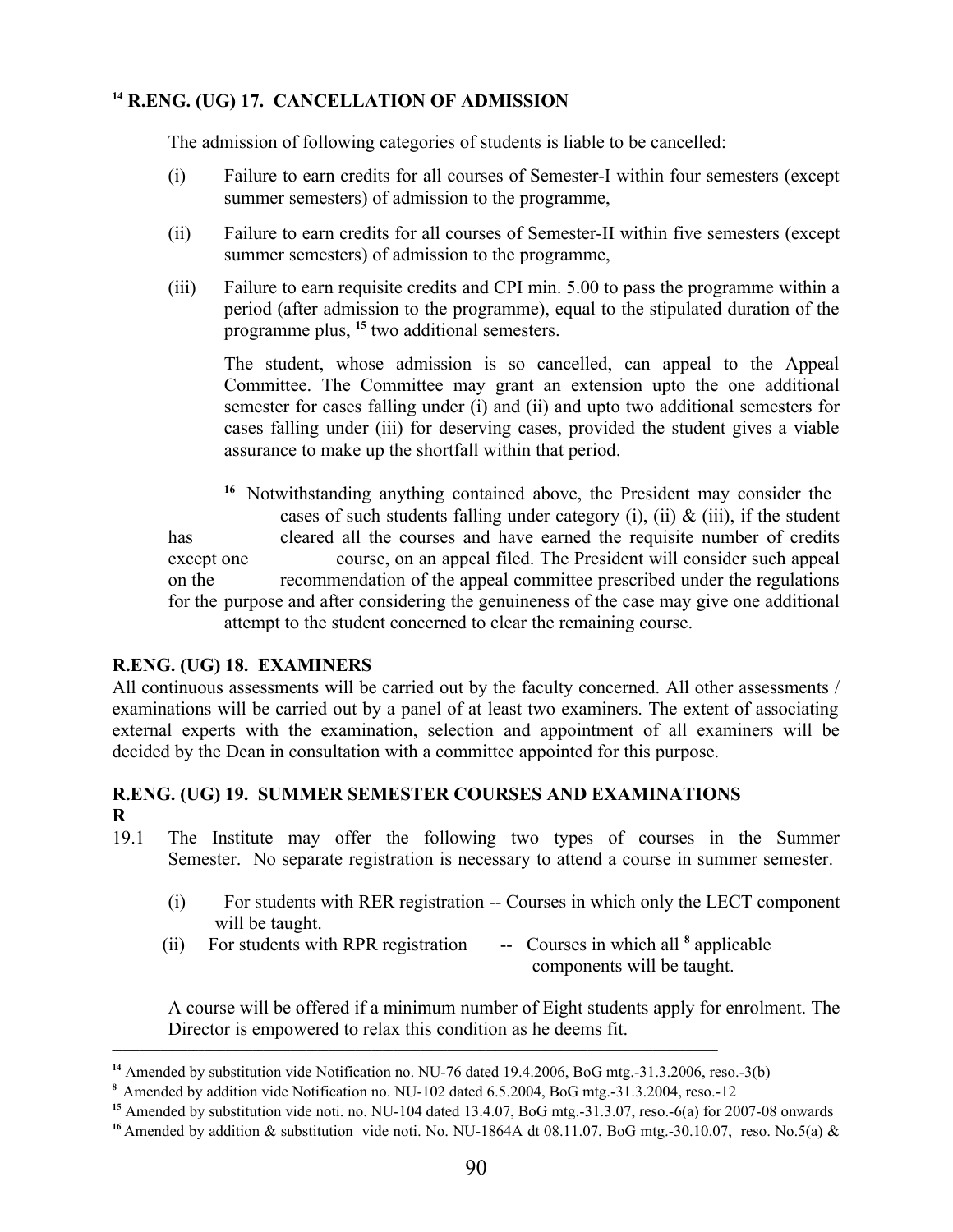then, Notification No. NU-125 dated 14.10.13, BoG mtg.-28.09.13, reso. No. 5(b)

- 19.2 For type (i) courses, the Summer Semester end examination will be considered as SEE or SPE as applicable to each student. If the student gets passing grade in the examination, he will be given the appropriate grade, otherwise the status of his registration before Summer Semester will remain unchanged.
- 19.3 For type (ii) courses, all Regulations applicable to IR and RPR registrations will apply. Examinations i.e. **<sup>3</sup>**CE, LPW and SEE as applicable will be taken. No Block, Supplementary or additional examination will be taken.

If the student passes in the course, he will be given the appropriate grade, otherwise the status of his registration before Summer Semester will remain unchanged.

19.4The maximum number of enrolments allowed to a student will be as follows:

Only RER -- 3 Only RPR -- 2  $RPR + RER$  -- 1+1

### **R.ENG. (UG) 20. SUPPLEMENTARY COURSES**

<sup>17</sup> This category includes courses in General Development, Language and Communi- cation Skills, Entrepreneurship etc. It also includes NCC & NSS courses.

Except in the case of NCC or NSS Training, the structure of these courses will be decided by Dean, Faculty of Technology and Engineering. The Course Structure of NCC/NSS will be prepared as and when they are introduced.

The teaching schemes for these courses will be shown separately in Annexure 3. Components of the courses will in general be the same as for credit courses, except in courses like NCC, NSC etc.

**<sup>18</sup>**Except in the case of NCC or NSS training, the regulations for registration, ( **<sup>18</sup>**) granting of terms, examinations, assessment, grading and passing will be the same as those for the credit courses. However no Gracing will be allowed.

The students will have to pass these course/s in a total of Four consecutively available attempts. Cases of students who do not still pass these course/s will be referred to the Appeal Committee. Its decision in such cases will be final.

The Transcript will contain an appropriate reference to these courses. Since no credits are allotted to them, they will not affect Performance Indices.

### **R.ENG. (UG) 21. AUDIT COURSES**

Courses in this category are technology oriented but not necessarily focused on the discipline under study. Mostly they may be limited to class room teaching and related assignments but if necessary, they may include laboratory work also.

These courses are optional and there will be no examination for them.

 $\mathcal{L}_\mathcal{L} = \{ \mathcal{L}_\mathcal{L} = \{ \mathcal{L}_\mathcal{L} = \{ \mathcal{L}_\mathcal{L} = \{ \mathcal{L}_\mathcal{L} = \{ \mathcal{L}_\mathcal{L} = \{ \mathcal{L}_\mathcal{L} = \{ \mathcal{L}_\mathcal{L} = \{ \mathcal{L}_\mathcal{L} = \{ \mathcal{L}_\mathcal{L} = \{ \mathcal{L}_\mathcal{L} = \{ \mathcal{L}_\mathcal{L} = \{ \mathcal{L}_\mathcal{L} = \{ \mathcal{L}_\mathcal{L} = \{ \mathcal{L}_\mathcal{$ 

**<sup>18</sup>** Deleted words 're-registration' vide Notification no. NU-102 dated 6.5.2004, BoG mtg.-31.3.2004, reso.-12

**<sup>17</sup>**Amended by substitution vide Notification no. NU-857 dated 4.3.2005, BoG mtg.-5.2.2005, reso.-6(b)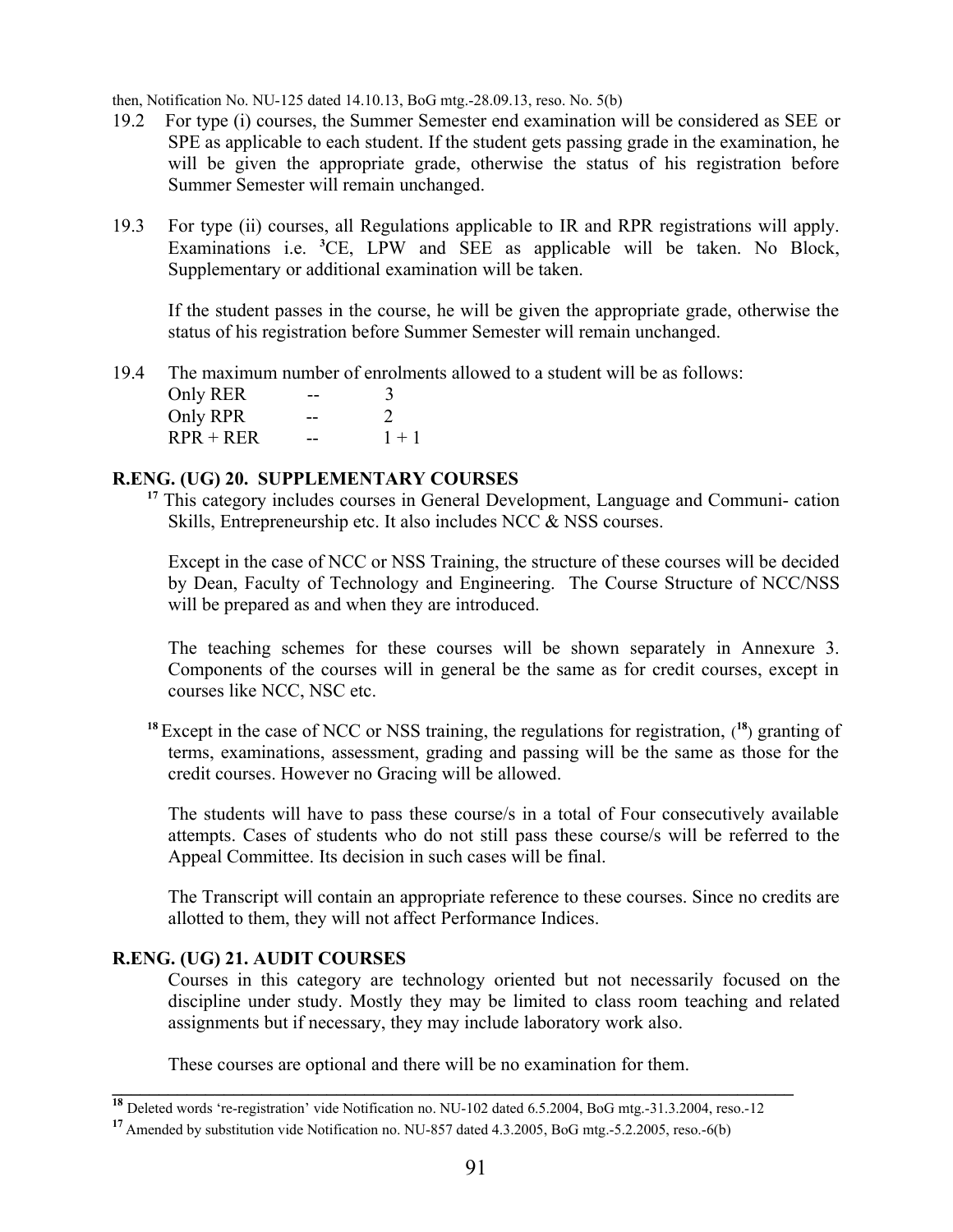<sup>3</sup> Amended by substitution vide Notification no. NU-28 dated 20.4.2012, BoG mtg.-30.3.2012,reso.-5(G)

In each semester, the Institute will notify the audit courses likely to be offered along with their teaching schemes. Students who desire to study any of the notified course/s can decide their choice in consultation with the Advisor. The Institute will decide the courses to be actually offered after ascertaining the choice of the students. Normally a course will be offered if at least 8 students opt for its registration.

Registration will be done course wise. A student will be allowed to register for only one Audit course per semester. The Advisor will recommend the registration to HOD, only if in his opinion, the academic record of the student is satisfactory.

HOD will forward the proposal with his remarks to the Director for final orders.

The student will be deemed to have completed the course satisfactorily if he shows good conduct and behaviour, maintains minimum 85% attendance and submits all assignments diligently and regularly.

On satisfactory completion of the course, a suitable mention will be made in the Transcript of the student.

<sup>19</sup> The structure of these courses will be decided by the Dean of the Faculty

# **<sup>20</sup>R.ENG.(UG) 22. PRE-REQUISITE COURSES AS CREDIT COURSES**

- 22.1 The students who are admitted in the higher semesters as per provisions of Annexure-2 under Regulation R.ENG.(UG)-2 shall be required to complete the pre-requisite courses as defined under the said regulation.
- 22.2 The syllabi and teaching and examination schemes for pre-requisite courses will be approved by the Director General on the recommendation of the Dean concerned.

The Regulations for examinations, assessment, grading and passing etc., will be the same as those for credit courses.

- 22.3 The student shall have to pass a pre-requisite course in a maximum of four consecutively available attempts. Failure to satisfy this criterion at any stage will disqualify the student from registering in any higher semester.
- 22.4 On passing all scheduled pre-requisite courses, the student will be deemed to have earned all credits allotted to the first/ first two semesters, as the case may be. The credits earned for pre-requisite courses will not be counted for calculating any performance index.

 $\mathcal{L} = \{ \mathcal{L} \mathcal{L} \mathcal{L} \mathcal{L} \mathcal{L} \mathcal{L} \mathcal{L} \mathcal{L} \mathcal{L} \mathcal{L} \mathcal{L} \mathcal{L} \mathcal{L} \mathcal{L} \mathcal{L} \mathcal{L} \mathcal{L} \mathcal{L} \mathcal{L} \mathcal{L} \mathcal{L} \mathcal{L} \mathcal{L} \mathcal{L} \mathcal{L} \mathcal{L} \mathcal{L} \mathcal{L} \mathcal{L} \mathcal{L} \mathcal{L} \mathcal{L} \mathcal{L} \mathcal{L} \mathcal{L} \$ 

**<sup>20</sup>** Added vide Notification no. NU-857 dated 4.3.2005, BoG mtg.-5.2.2005, reso.-6(b)

**<sup>19</sup>** Amended by addition vide Notification no. NU-29 dated 20.04.2012, BoG mtg.-30.03.12, reso.-5(H)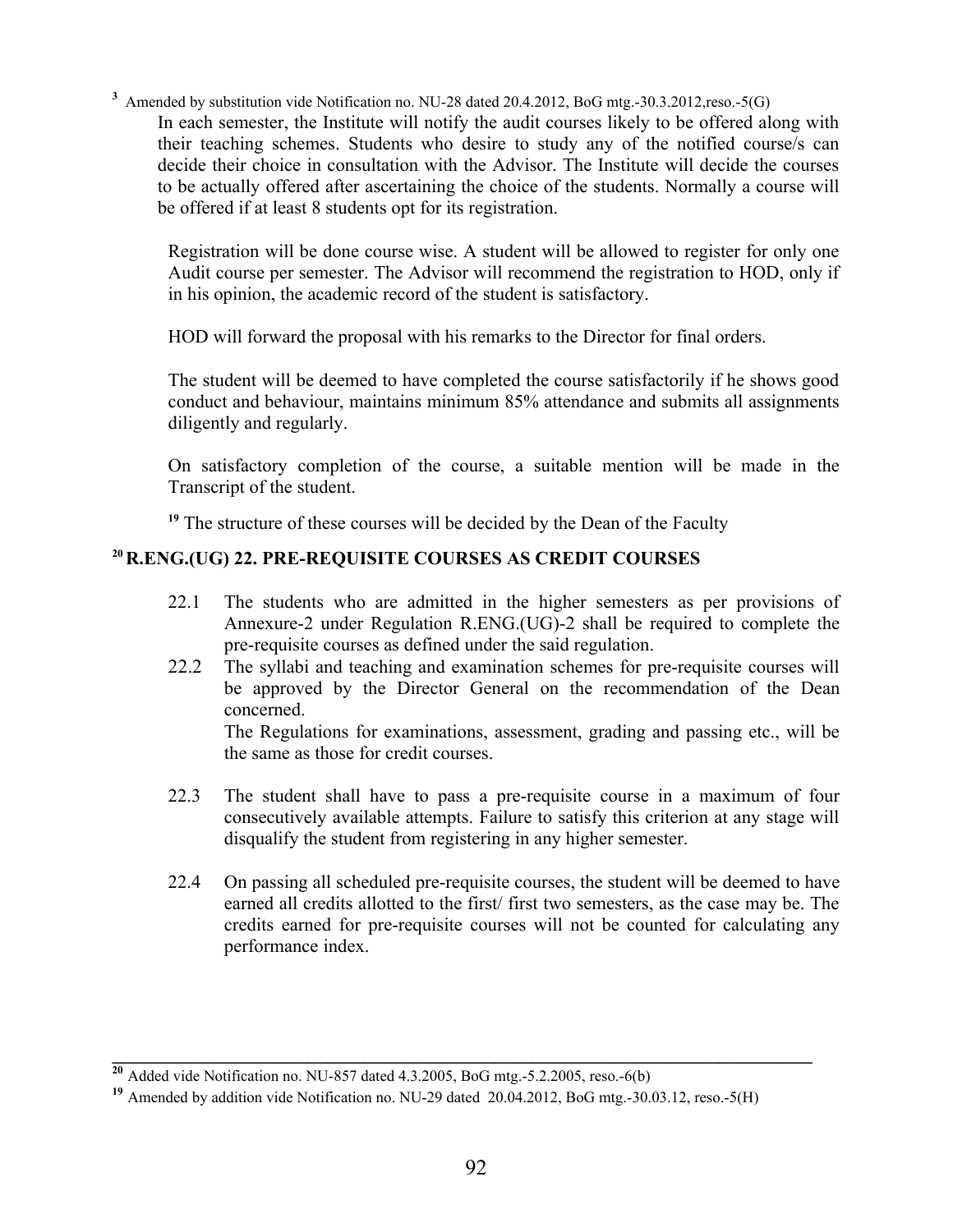# **DISCLAIMER**

This regulations are the content of the original notifications issued in pursuance to the Board of Governors meetings and hence, in any dispute or doubt under this document will be verified with the original notification and the same would be final.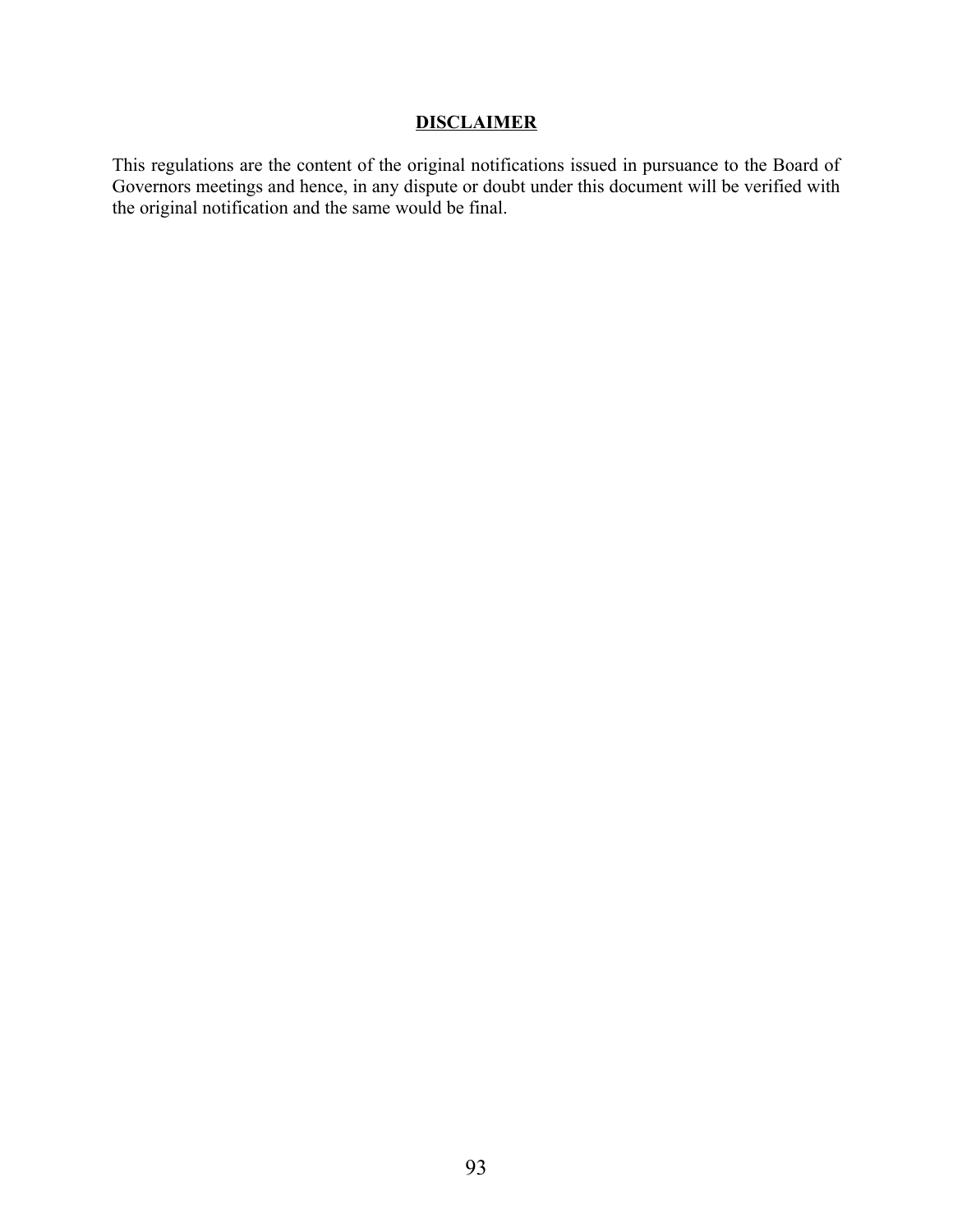# **Annexure – 1 [Refer: R.ENG. (UG) .1]**

### **LIST OF PROGRAMMES**

# **<sup>21</sup>** a) B. Tech. (Full-Time)

- 1. **<sup>22</sup>** B. Tech. in Civil Engineering
- 2. B. Tech. in Chemical Engineering
- 3. B. Tech. in Mechanical Engineering
- 4. B. Tech. in Electrical Engineering
- 5. B. Tech. in Instrumentation & Control Engineering
- 6. B. Tech. in Electronics & Communication Engineering
- **21-A** 7. B. Tech. in Information Technology
- **21-A** 8. B. Tech. in Computer Science and Engineering

b) B. Tech. (Part-Time)

|                | B. Tech. in Computer Engineering             |
|----------------|----------------------------------------------|
| 2.             | B. Tech. in Electrical Engineering           |
| 3.             | B. Tech. in Electronics & Communication Eng. |
| $\overline{4}$ | B. Tech. in Mechanical Engineering           |

**\_\_\_\_\_\_\_\_\_\_\_\_\_\_\_\_\_\_\_\_\_\_\_\_\_\_\_\_\_\_\_\_\_\_\_\_\_\_\_\_\_\_\_\_\_\_\_\_\_\_\_\_\_\_\_\_\_\_\_\_\_\_\_\_\_\_\_\_\_\_\_\_\_\_\_\_\_\_\_\_\_\_\_\_\_\_\_\_\_\_\_\_\_\_\_\_\_\_\_\_\_\_\_\_\_\_\_\_\_\_\_\_**

 $^{22}$  Amendment by change of title from Civil (CTM) vide noti.No. NU-853 dated 4.3.05, BoG mtg.-5.2.05, reso. No.- 6(c)

<sup>&</sup>lt;sup>21</sup> Amendment by addition vide Notification No. NU-36 dated 17.4.08, BoG mtg.-29.3.08, reso.-4(a)(iv) & 7

**<sup>21-</sup>A** Amended by deletion and addition vide noti. No. NU-20 dated 08.03.2018 u/s 19(3)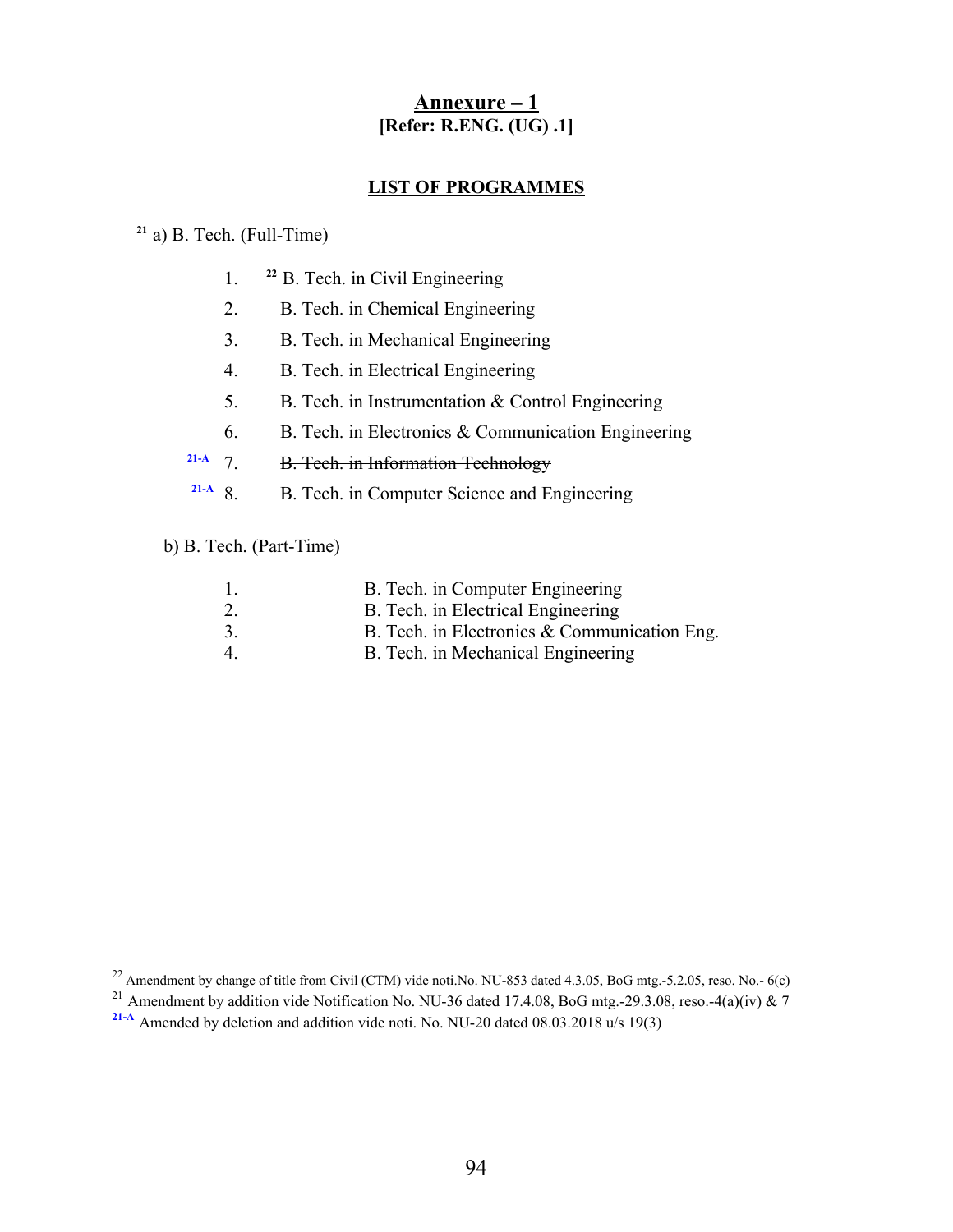# **Annexure – 2 [Refer: R.ENG. (UG) .2]**

### **Eligibility Criteria for Candidates seeking Admission in the First Year B. Tech. Programme under Nirma University**

- $^{23}(A)$  The students seeking admission in the 1<sup>st</sup> year of Degree Programme leading to Bachelor of Technology (B.Tech.) shall **have passed the Qualifying Examination with minimum eligibility criteria of percentage of marks in the subjects as prescribed by the Govt. of Gujarat from time to time**.
- <sup>24</sup>(B.1) The student holding diploma in engineering (after passing Std.  $10<sup>th</sup>$  or  $12<sup>th</sup>$ ), from the Gujarat State Technical Examination Board or Nirma University or any Recognized Examinations considered equivalent by the Nirma University, will be eligible for admission in Semester-III of respective B. Tech. Programme,
- $25$  (B.2) Such students will be required to pass following pre-requisite courses, to be offered during 2<sup>nd</sup> year of B. Tech. Programme as per R.ENG.(UG)-22:
	- a) Foundation Mathematics I
	- b) Foundation Mathematics II
	- c)  $2CE103$  Computer Programming (for CE.IT, IC & EC)
	- d) 2CE104 Programming Languages (for ME,CH,CL & EE)

**<sup>26</sup>** (B.3) Eligibility for admission to B. Tech. (Part-Time) Programmes:

| <u>Programme</u>            | <b>Eligibility for admission</b>           |
|-----------------------------|--------------------------------------------|
| (a) B. Tech. in Computer    | Diploma in Computer Engineering            |
| Engineering:                | or Technology or Diploma in                |
|                             | Technology<br>Information<br><sub>or</sub> |
|                             | equivalent, and minimum two years          |
|                             | experience in the respective field         |
|                             | after completing diploma_                  |
| (b) B. Tech in Electrical   | Diploma in respective branch or            |
| Engineering/ B. Tech. in    | equivalent, and minimum two years          |
| Electronics & Communication | experience in the respective field         |
| Engineering/ B. Tech. in    | after completing diploma.                  |
| Mechanical Engineering:     |                                            |

**<sup>23</sup>** Amended by substitution vide noti. No. NU-123 dated 13.10.2017, BoG mtg.- 28.09.17, reso. No. 5(B)(iii)

### **(C) Determination of merits for the admission:**

**<sup>24</sup>** Amended by addition vide Notification No. NU-36 dated 15.4.08, BoG mtg.-29.3.08, reso. No. 4(a)(iv)

**<sup>25</sup>** Amended vide Notification No. NU-86 dated 08.05.2012, Approval of Director General u/s 19(3) dtd. 24.04.2012

**<sup>26</sup>** Amended by addition vide Notification No. NU-36 dated 15.4.08, BoG mtg.-29.3.08, reso. No. 4(a)(iv)